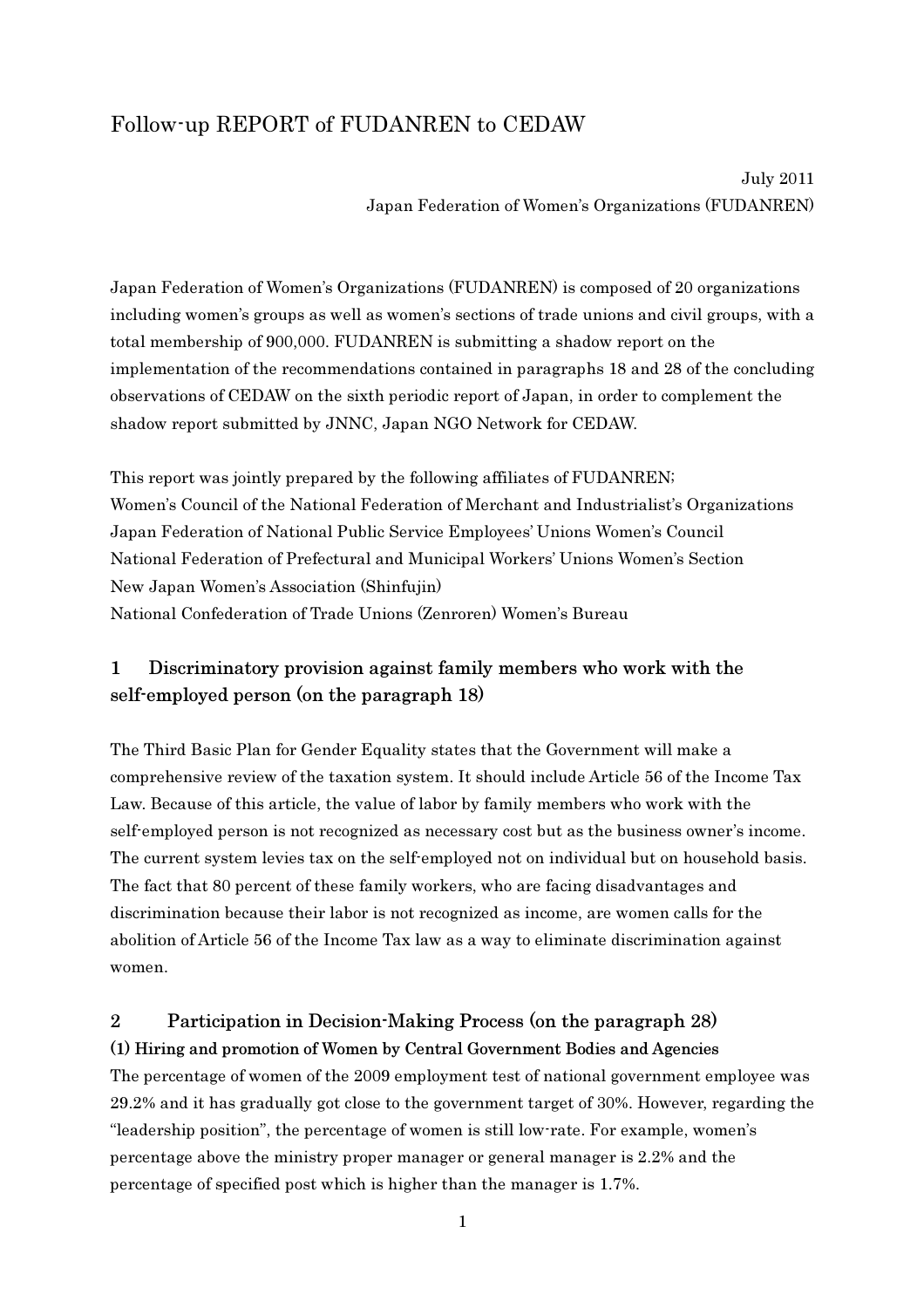On another front, the number of female staff who retired before the retirement age has increased to a large extent. It was 1838 in 2006 and increased to 4520 in 2009. Breakdown of 2009; 2586 (57.2%) are 29-year-old to 39-year-old women who are pregnancy or child-rearing generation and 1685 (37.3%) are 40 to 59-year-old women who are managerial generation. There are some reasons why women's appointment has been made only a little headway. Women are required same career path as men that compel them personnel transfer with moving house (maybe not accompanied by family) or living far away from office. This working environment is all the more difficult for women who are already heavily burdened by housework and childrearing to be promoted and assume managerial duties. In addition, direction and supporting system for women who will engage in managerial position is not sufficient.

National Personnel Authority's guideline which was revised in January 2011 referred to a re-examination of career path and necessity of a transfer. The guideline mentioned that to make a job experience, the appropriate direction or training and the support after engaging managerial position is necessary. Based on this guideline, each department and agencies should make a plan which is considered work-life balance of staff and put the plan into practice.

The number of national government employees in Japan is 32 people for every 1000 people. Compared with foreign countries, this number is very few. Working long hours has become chronic in public servant's working place. This is because the number of posts for public employees is reduced every year and their work has become complex and increased due to the needs for administration. To make women's work and life go together with appropriate promotion, it is essential to ensure the quota which meets the demand for increasing work. The supporting system for women's work-life balance has prepared, however condition of a working place is not fully practical to use the system. Working condition should be prepared so that all needs in all working places are put into effect; for example, ensuring replacements to take a childcare leave.

#### (2)Hiring and Promotion of Women by Local Governments

The ratio of women in new employees of local governments is increasing year by year, but not reaches to 50 per cent.

A Cabinet Office survey shows that the ratio of hiring women at the prefectural office went up from 27.0 per cent, 2004 to 30.3 per cent, 2010, regarding senior positions from 17.3 to 22.4. At the municipal office, the ratio of women hired during the same period kept around 50 per cent, which relates to the fact that municipalities provide the jobs taken by the female staff much more than the male, such as 'daycare nurse' and 'hospital nurse'.

The improvement of career advancement of women took place much more slowly than that of the employment of women. The percentage of female manager $-$  positions equivalent to section chief or higher-at local governments is less than ten per cent, as of 2010. The promotion of women is on a gradual increase, and at a fairly slow pace. In the order of the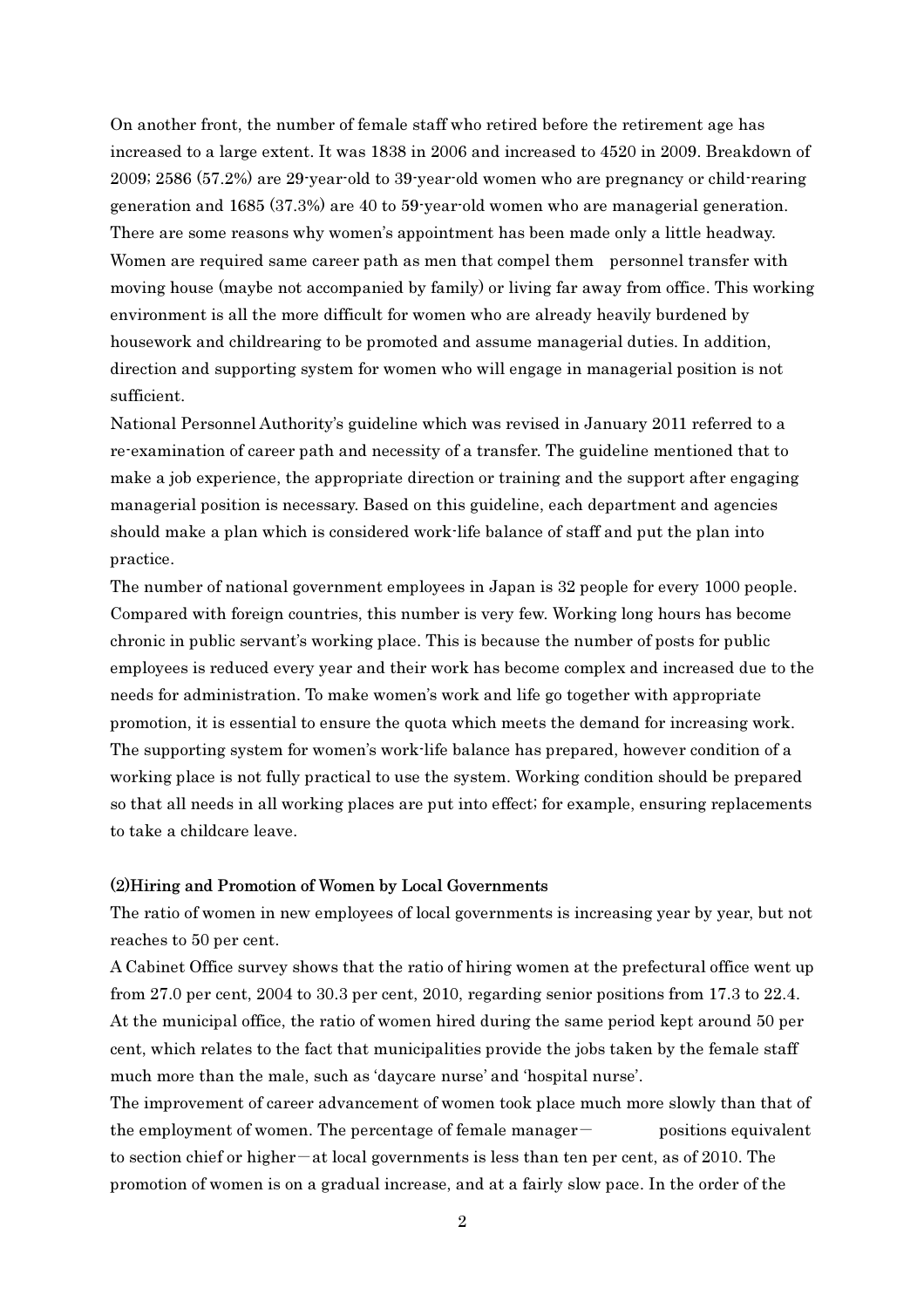municipal, the cabinet ordinance-designated city, and the prefectural office, the proportion of female manger becomes smaller.

The appointment of women to higher positions is carried out by a promotion test in some major city governments, and based on the years of experience without any paper exam in many others. In either case, women are undervalued in the selection with gender bias. In addition, a growing number of women miss the opportunity for advancement of their own accord; some decline an offer for a higher rank position; others reluctant to take a promotion test. This is because many of women get very concerned about balancing her duties as a manager and family responsibility, with personnel cut continuing and the complexity of jobs increasing at municipal workplaces.

In order for women to get more opportunities to advance their career, it is imperative to equalize the selection criteria and to build the awareness of those who work with them, and much more to improve this bad working environment for women.

### Complementary report : The improvement of very poor treatment of Non-Regular Staff of Municipalities  $-$  Mostly Women  $-$  is an Urgent Task

Most of employees working on a non-regular basis at local governments across the country are women, placed under precarious employment and very poor working conditions. Even now, no laws protect non-regular employees at the public sector, and any necessary steps to redress the disparity between full- and part-timers have never been taken to the present. The Part-Time Employment Act in Japan does not ensure the elimination of the disparity because it exempts public service workers from its application.

The Ministry of Internal Affairs and Communications (MIC) announced the total number of municipalities' non-regular staff is 497,796, as of April 2008. Other surveys show that an average of around 30 per cent against the regular at each local government works on a temporary or part-time basis. According to these surveys, against 2.8 million regular staff (2010), the number of non-regular staff can be estimated at more than 800,000 and women at more than 600,000 (80 per cent of the total number of the non-regular).

Non-regular staff is employed by each local government according to the Local Public Service Act, falling into mainly two categories; 'Temporary Staff' and 'Part-Time Staff'. The term of employment period of Temporary Staff is set at six months or under. The renewal of their employment contract is permitted only once. That of Part-Time Staff is not mentioned in the act, but set principally at "one year or under" in practice. Working hours of Part-Time Staff is often set at 'three quarters or under of full-time staff'.

The MIC says that 'temporary and 'part-time staff' shall do a 'temporary 'or 'support' job with their term of office limited. But, many non-regular employees at the public sector, in reality, do the same job permanent or full-time as the regular do, and work for years by repeatedly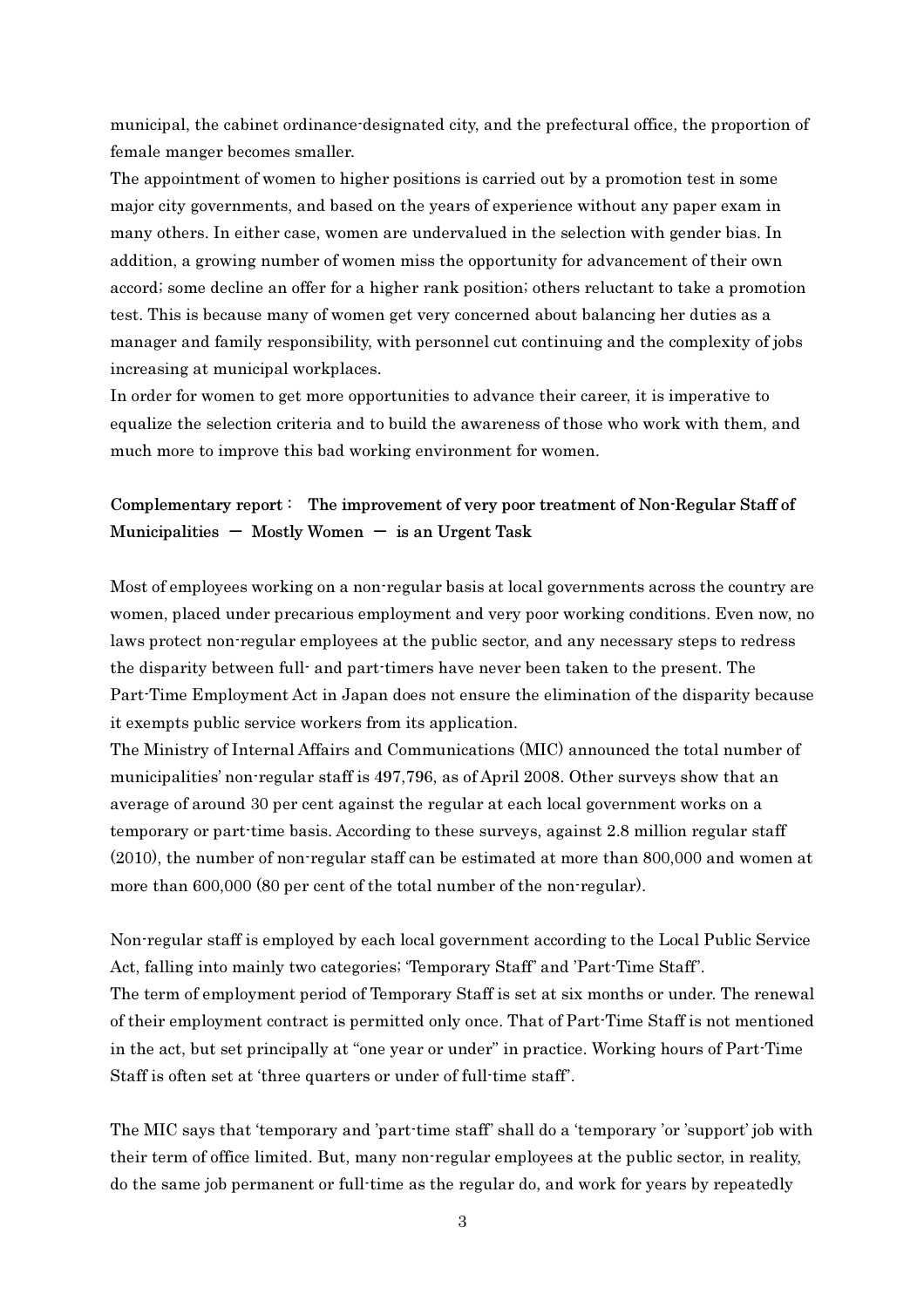renewing their employment contract. Most of those can earn only 2 million yen or under a year. They have no scheme for periodical pay raise, often not getting paid allowances like a bonus. Non-regular employees are discriminated in the treatment of special leaves and benefits program, as well. There is no end of the number of non-regular employees who are dismissed by municipal authorities, even after repeating the renewal of the contracts for years. Furthermore, some municipalities restrict the 'number of renewal of employment contract', two or four times, in guidelines for applicants. The cases frequently happened that the local authorities dismissed temporary employees only because the number of renewal of their employment contracts had reached to the limit

### Municipal workers recently won two important court decisions.

One is a Tokyo High Court's ruling on 28 November 2007, on the case of 'Part-Time Nursery Staff of Nakano-Ward, Tokyo'. The judge approved four part-time daycare nurseries' appeal to seek reversal of their dismissal, saying, "Judging from the facts, the authority infringed the employees' right to expect the renewal of their contracts, under the circumstances illegal enough to the extent that the theory of abuse of right of dismissal should be applied to." The Judge added," It is necessary to reform public laws to meet to the actual situations regarding the employment of part-time employees who are repeatedly and without interruption employed by a municipality."

The other is an Osaka High Court's decision on 9 September 2010 on the case of 'Hirakata City's Part-Time Staff'. The High Court approved the legality of the City's payments of bonuses to part-timers, saying, "Full-Time Staff of the City means such employees ; whose working hours are equivalent to those of regular staff, and; whose family budget mainly depends on their earning from the job of the city." The judge concluded, "The par-time employees on the case can be regarded as full-time staff," and stressed, "Whether an employee is full-timer shall not be determined by the form of employment that each employee is appointed."

Despite the requirement of the recent court decisions, the Japanese government refuses to take any measures to reform laws for redressing the disparity between the non-regular and regular staff at the public sector. After the Tokyo High Court's ruling, the MIC, instead, issued a notice April 2009, in which it requested every local government to strictly apply the Local Service Act to the employment of non-regular staff. As a result, some municipalities, with the notice, dismissed at once more than 100 temporary employees whose employment contracts had been renewed continuously for years by the authorities.

Now is the time when the Japanese government revises the current labor laws for improving very poor treatment to non-regular staff of local governments, as well as for eliminating the disparity between the regular and non-regular staff.

#### (3) Participation of Women in Political Life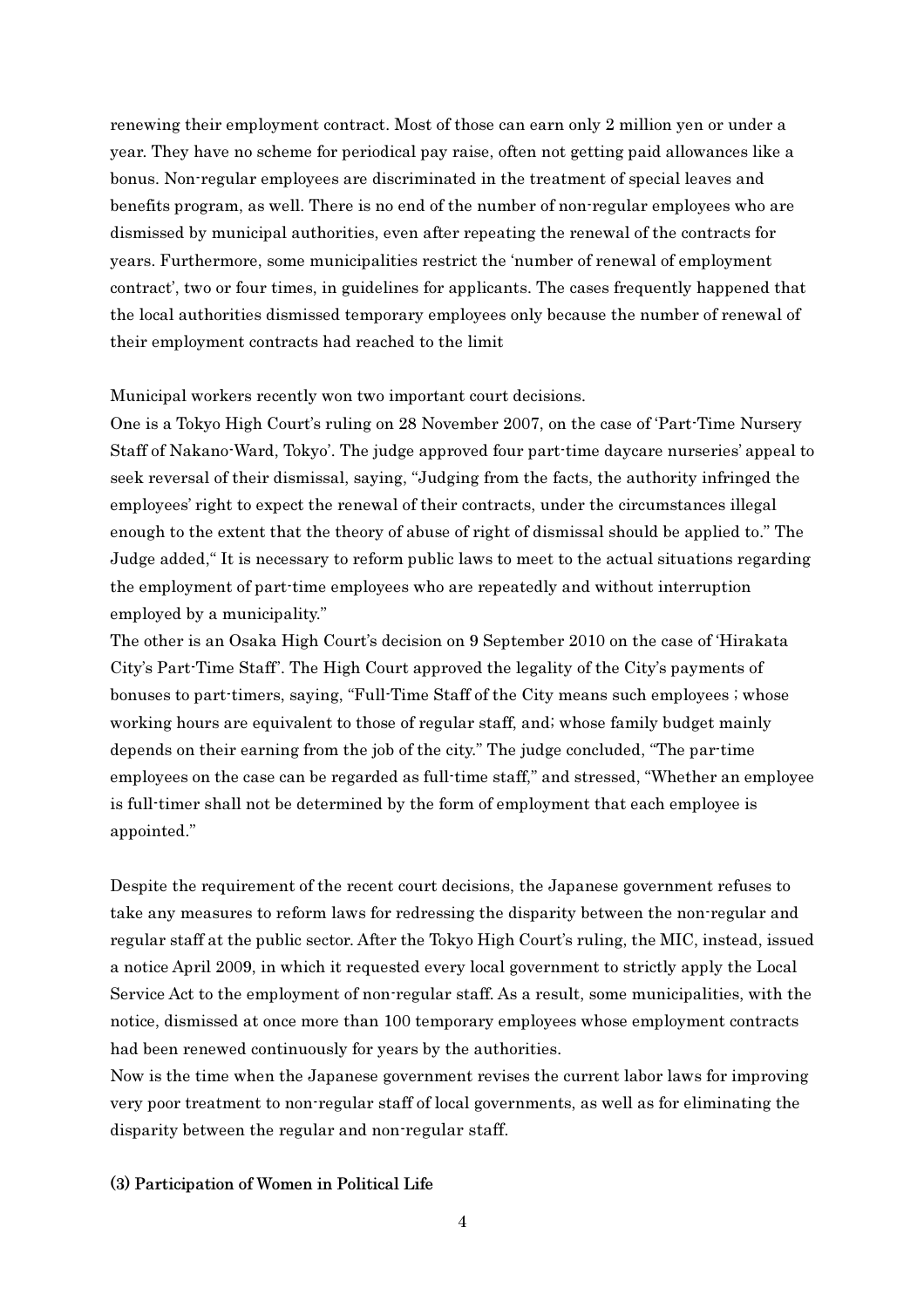In Japan, women currently account for 10.9% of the House of Representatives and 18.2% of the House of Councilors members, a slight increase from the previous level. Their representation in local assemblies also remains around 10%: 8.1% in prefectural, 12.9% in city and ward and 8.1% in town and village assemblies. In Tokyo Metropolis, women make up 18.9% of the Metropolitan Assembly members and 24.8% of the city and ward council members. It is notable that proportion of women members in local assemblies is increasing in urban districts but lagging behind in rural areas.

Regarding national elections, the electoral system for the House of Representatives was changed in 1994, and an electoral system that combines the small-constituency system and the proportional representation system was introduced. Under the single seat constituency system, only one candidate who gained the most votes is elected, meaning all other votes not cast for the winner are wasted. In Japan, one has to have a huge amount of money just to run for the parliament; a deposit for candidacy is 3 million yen for single-seat constituency and 6 million yen for proportional representation. At local level, many electoral districts for prefectural assembly members are not allocated more than two seats. As for city and ward councils, due to the subdividing of cities and towns as they merged to form an ordinance-designated city, electoral districts with only one or two seats are increasing. These tendencies, coupled with municipal mergers and reduction of assembly member seats, have made it difficult for women to stand for elections even at local level. Traditional electoral practices such as briberies involving politicians; authorities of local communities, companies and other kinds of organizations forcing district voters to support certain candidates, and inheriting of seats to one's family members are still prevalent.

The Third Basic Plan for Gender Equality reiterates the target the government established five years ago, that is, "to increase the share of women in leadership positions to at least 30% by 2020 in all fields of society." However, it does not specify concrete measures to achieve the target. Furthermore, it is a matter of great concern that the governing parties intend to cut the number of proportional representation seats, in which women have a greater share and which justly represents the voters' will. We urge the government and all political parties to present their own schemes to raise the percentage of women in the parliament, and to drastically reform the electoral system to one that centers on proportional representation so that the parliament justly represent the will of the people.

## (4) Why gender equality in employment is not progressing, and what should be done to break the stalemate

Despite recommendation by the CEDAW Committee in its concluding observations that disparities in wages between men and women should be rectified, the wage gap has widened during the last year. This is proof that the government's action is behind the need to resolve the problem.

Deregulation of the labor market has paved the way for replacing full-time permanent jobs

5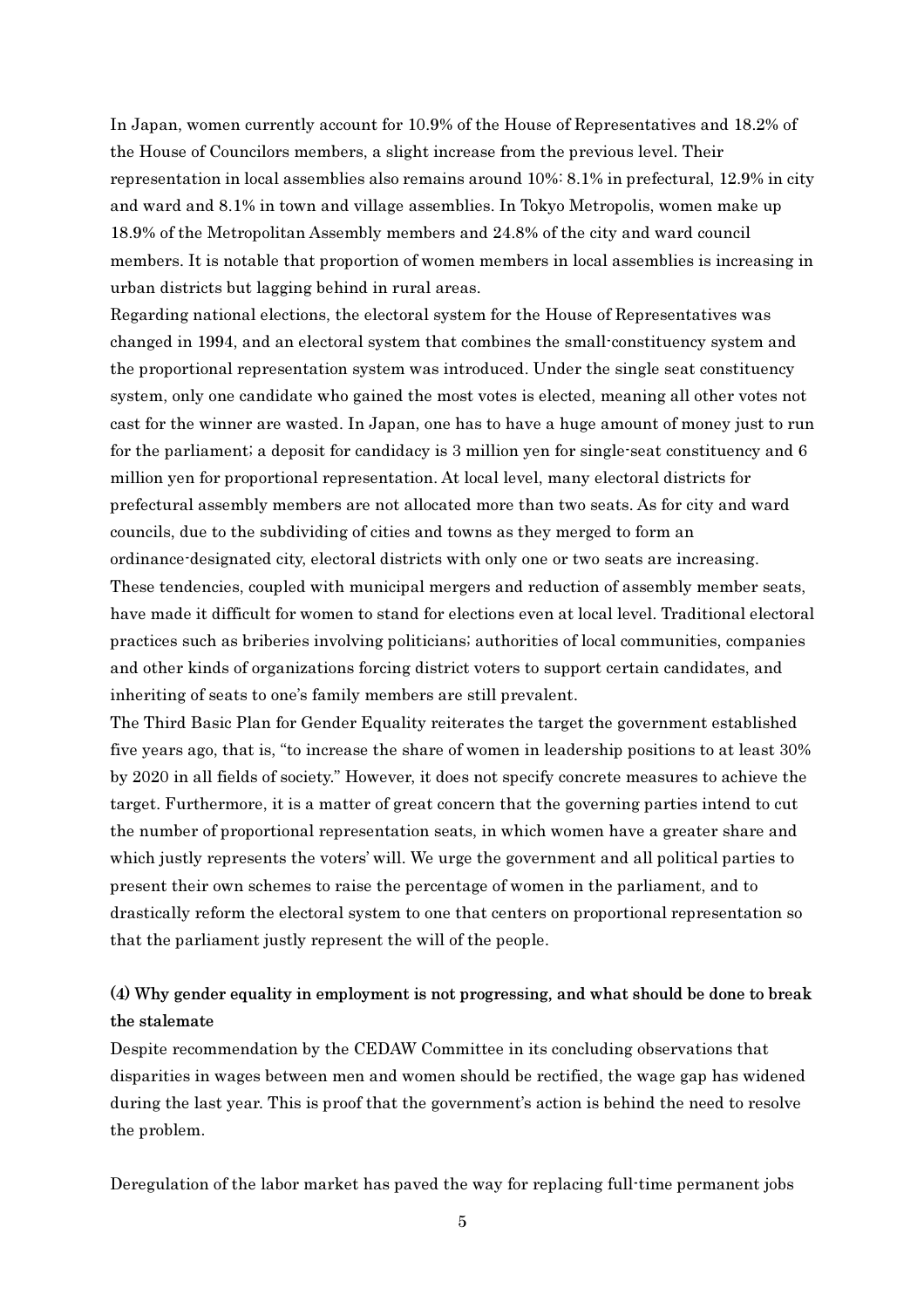with contingent ones, further widening wage disparities. The wage gap is also attributed to relatively lower wage levels being applied to many of jobs that depend on women workers.

These facts call for efforts to take the following measures:

Revise the Equal Employment Opportunity Act for Men and Women in order to make wage disparity adjustments and make positive action effective.

- i) Revise the law to eliminate indirect discrimination against women based on employment jurisdiction or employment status.
- ii) Upgrade positive action from the present "effort requirement" to a compulsory action; make it compulsory for business proprietors to come up with a plan to implement positive action and to require them to report on the progress of its implementation, and establish incentive measures as well as punitive provisions.

\*The Third Basic Plan for Gender Equality says the percentage of business enterprises participating in positive action should be raised to 40 percent in 2014 from the present 30.2 percent. The target percentage should be raised.

\*It is necessary to increase the effort to familiarize employers with positive action.

Promote the establishment of public contract laws, which should include a provision calling on employers to take active part in gender equality efforts in public procurements.

Increase support for women in both work and life.

It is necessary to increase measures to support women in both work and life in order to resolve the present problem facing women, who are forced to quit their jobs in order to have a first child, and in order to rectify the M-shaped curve.

The Third Basic Plan for Gender Equality says that the percentage of women continuing with their jobs after giving birth to their first children should be raised to 55 percent in 2020 from the present 38 percent. Given the prevalence of dismissals and other disadvantageous practices against women workers because of pregnancy and childbirth, it is necessary to strengthen the Equal Employment Opportunity Act for Men and Women provision to prohibit unfair treatment of women and to include a provision to require employers to get employees' consent to a transfer a distant office if they have certain family responsibility. Many workers are employed by small- and medium-sized companies, and the need now is to increase government subsidies to such companies in connection with employees' childbirth and child